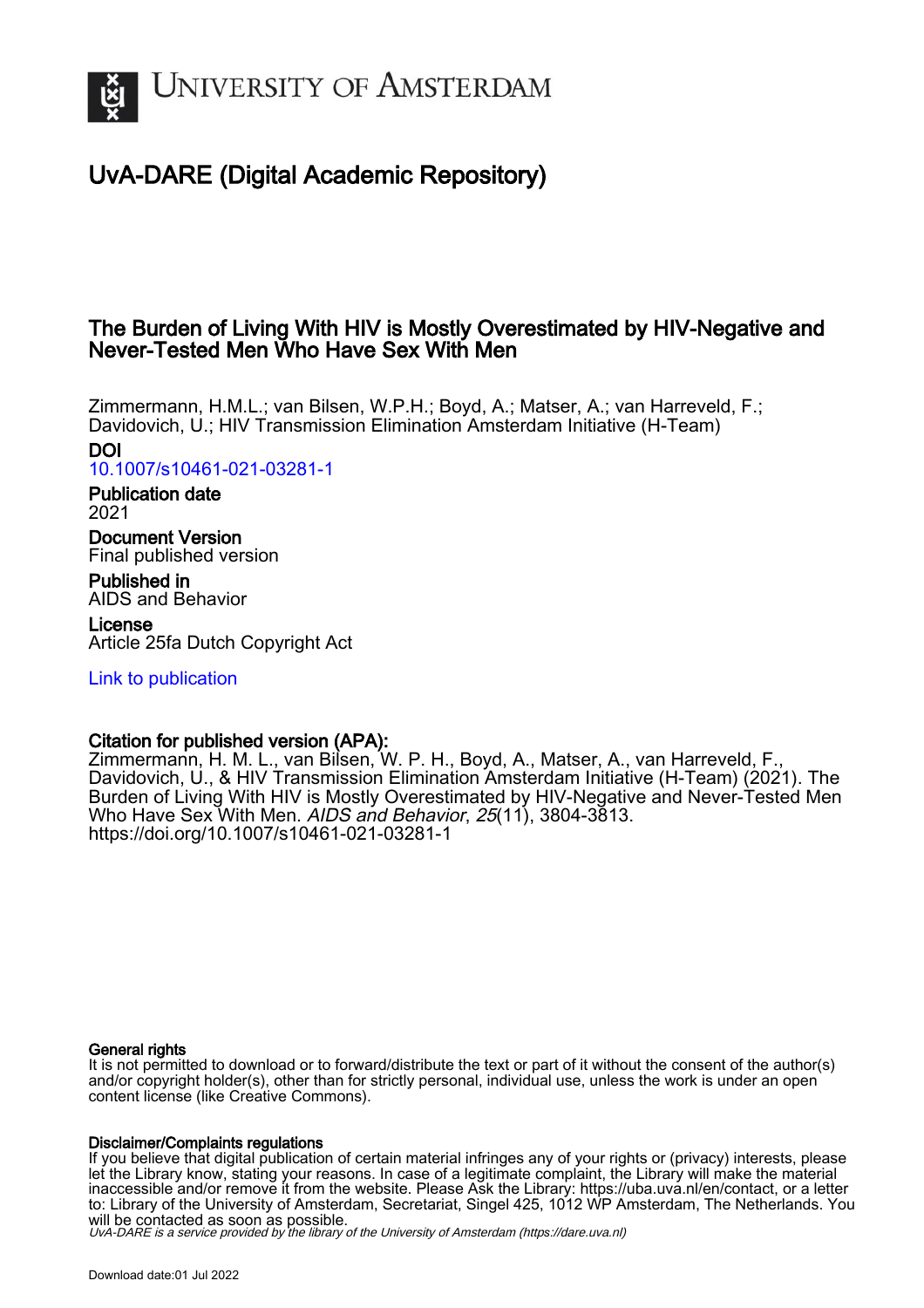#### **ORIGINAL PAPER**



## **The Burden of Living With HIV is Mostly Overestimated by HIV‑Negative and Never‑Tested Men Who Have Sex With Men**

HanneM. L. Zimmermann<sup>1</sup> <sup>D</sup> · Ward P. H. van Bilsen<sup>1</sup> · Anders Boyd<sup>1,2</sup> · Amy Matser<sup>1</sup> · Frenk van Harreveld<sup>3,4</sup> · Udi Davidovich<sup>1,3</sup> on behalf of HIV Transmission Elimination Amsterdam Initiative (H-TEAM)

Accepted: 21 April 2021 / Published online: 4 May 2021 © The Author(s), under exclusive licence to Springer Science+Business Media, LLC, part of Springer Nature 2021

#### **Abstract**

To assess whether HIV-negative men who have sex with men (MSM) have realistic views of the current implications of living with HIV, we compared data of 950 tested HIV-negative and 122 never-tested MSM on anticipated consequences of an HIV-infection to the actual experiences of 438 MSM living with HIV. Data were collected with a self-reported, web-based survey conducted between May–June 2019 in the Netherlands. Results indicated that, compared to HIV-positive MSM, HIVnegative MSM signifcantly overestimated 95% (37/39) of items assessing HIV-related burden. Never-tested participants overestimated 85% (33/39) of items. Overestimation in never-tested MSM was modifed with increasing age and having HIV-positive friends/relatives. The high level of overestimation suggests the ongoing need to correct for misperceptions, as this could help reduce stigma towards those living with HIV and diminish fear of an HIV-diagnosis. The latter might be important to improve testing uptake in older never-tested MSM with outdated views on HIV.

**Keywords** HIV · Burden · Men who have sex with men · Male · Social stigma · Quality of life

## **Introduction**

In most high-income countries, the majority of individuals diagnosed with HIV receive antiretroviral therapy and are virally suppressed [[1](#page-9-0)]. In the Netherlands, for example, 21,969 individuals had been diagnosed with HIV and were in care in 2019, of whom 93% had started antiretroviral therapy and 89% were virally suppressed [\[2\]](#page-9-1). Due to

On behalf of HIV Transmission Elimination Amsterdam Initiative (H-TEAM)

Hanne M.L. Zimmermann and Ward P.H. van Bilsen Shared frst author.

 $\boxtimes$  Hanne M. L. Zimmermann hzimmermann@ggd.amsterdam.nl

- <sup>1</sup> Department of Infectious Diseases and Research, Public Health Service of Amsterdam, Nieuwe Achtergracht 100, 1018 WT Amsterdam, The Netherlands
- <sup>2</sup> Stichting HIV Monitoring, Amsterdam, The Netherlands
- <sup>3</sup> Department of Social Psychology, University of Amsterdam, Amsterdam, The Netherlands
- <sup>4</sup> National Institute for Public Health and the Environment (RIVM), Bilthoven, The Netherlands

availability of efective therapy, the impact of living with HIV subsequently changed from a life-threatening experience to managing a chronic, treatable condition [[3–](#page-9-2)[6\]](#page-9-3). It has been shown, however, that despite recent developments, such as early initiation of well-tolerated antiretroviral therapy (ART) and awareness of the Undetectable=Untransmittable  $(U=U)$  message, several burdensome aspects persist among individuals living with HIV, which predominantly relate to HIV-status disclosure, stigma and sexual and social life [\[7](#page-9-4)].

For both HIV stigma reduction and HIV prevention strategies, it is important knowing to what extent individuals at increased risk for HIV, such as HIV-negative men who have sex with men (MSM), over- or underestimate the implications of living with HIV. Overestimating the impact of HIV might propagate stigmatization and discrimination towards those living with HIV, and might additionally result in fear of being stigmatized if becoming HIV-positive. Previous studies among MSM have linked anticipated fear of rejection or discrimination to lower uptake of HIV testing and delayed entry into health care [[8,](#page-9-5) [9](#page-9-6)]. Furthermore, other studies have shown that when HIV-negative MSM underestimate or are unaware of the implications of HIV as a chronic illness, they are less motivated to get tested or engage in HIV-protective behaviors [\[10,](#page-10-0) [11](#page-10-1)]. This is in line with several theoretical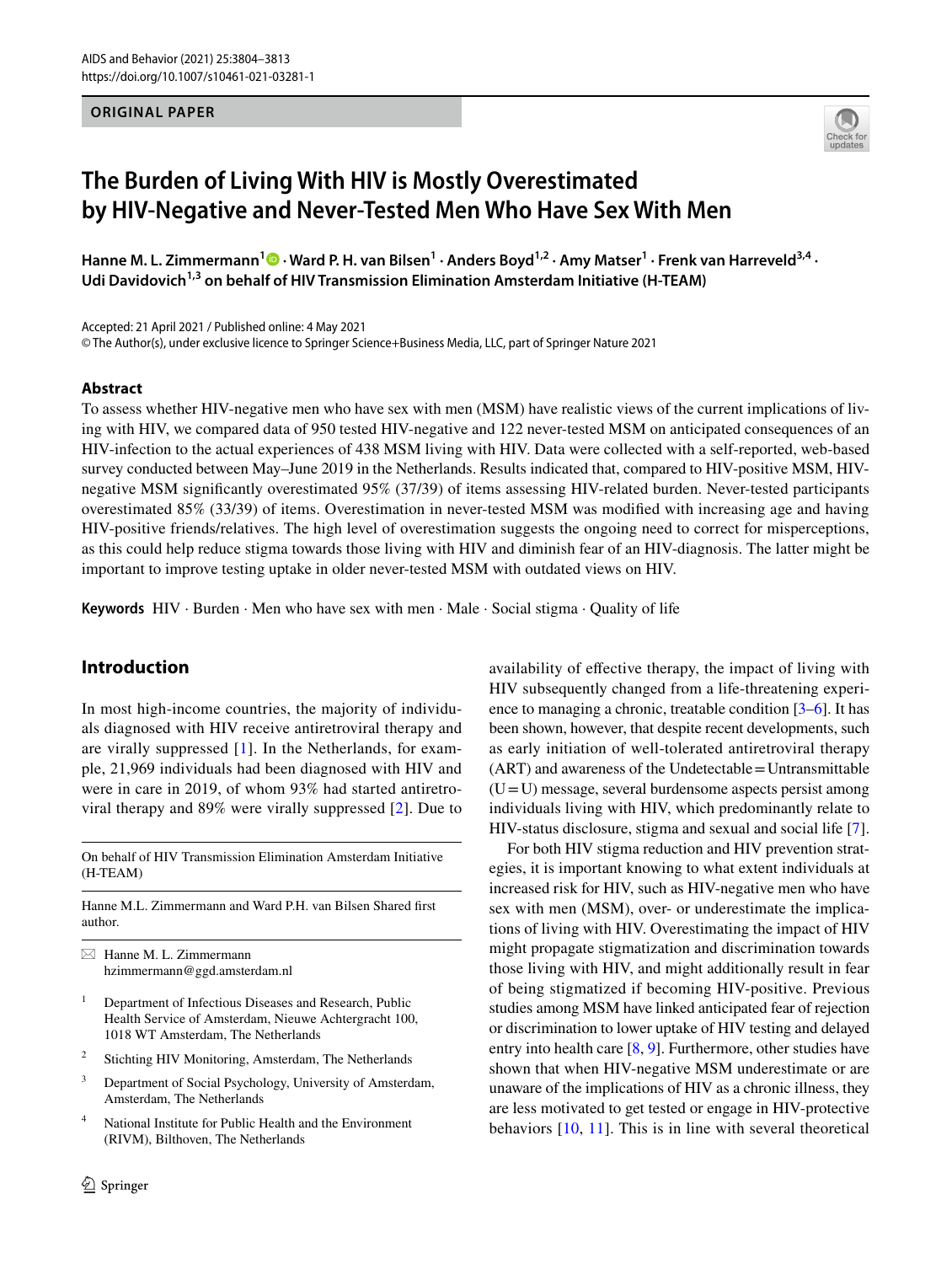models, including the Health Belief Model [[12](#page-10-2)] and the Common-Sense Model of Self-Regulation [[13\]](#page-10-3), which highlight the importance of individuals' perceptions about the seriousness and potential consequences of an illness as close determinants of relevant health-protecting behaviors.

In the Netherlands, it has been shown that 25% of MSM living with HIV experienced discrimination because of having HIV and 44% experienced rejection by new (sex) partners due to being HIV-positive [[7\]](#page-9-4). Furthermore, it has been estimated that 8% of all people living with HIV in 2018 are undiagnosed and 40% of MSM diagnosed with HIV in 2016 or later had late-stage HIV-infection [[14](#page-10-4)]. As these numbers indicate the need to reduce HIV stigma and increase HIV-testing among MSM, it seems important to determine whether MSM in general have realistic views of living with HIV, and if not, the reasons why. There is a lack of contemporary studies assessing whether HIV-negative MSM understand the full range of consequences that are identifed today as burdensome by individuals living with HIV. Previous studies have focused on specifc aspects of living with HIV, such as HIV stigma and its association with HIV testing [[8,](#page-9-5) [9](#page-9-6), [15](#page-10-5)[–18](#page-10-6)]. However, these studies did not compare the anticipated beliefs of HIV negative individuals with the actual experiences of HIV-positive MSM today. The latter would be useful to correct any misperceptions from HIV negative MSM. Several reviews have reported that information-based interventions can contribute to stigma reduction and assist in a more comprehensive understanding of HIV and its impact within the broader community [\[19](#page-10-7)[–21\]](#page-10-8).

The objective of this study was to determine how the burden of living with HIV is perceived among HIV-negative and never-tested MSM, and to compare the anticipated burden among these men to the actual experienced burden among HIV-positive MSM. We furthermore explored sociodemographic factors in HIV-negative or never-tested MSM that were associated with not having a realistic view of the burden of living with HIV.

## **Methods**

#### **Study Design and Population**

We conducted a cross-sectional study in which the anticipated and actual experienced consequences of living with HIV were investigated via an online, self-reported, webbased survey among individuals currently residing in the Netherlands. The development of the survey has been described elsewhere [\[7](#page-9-4)]. Briefy, experiences of living with HIV among MSM in the Netherlands were identifed via in-depth interviews with 18 MSM diagnosed with HIV between 2014 and 2018. Findings from these interviews were used to generate 39 questionnaire items to quantify the qualitative fndings with a larger sample of MSM who were either negative, positive or never tested for HIV (Supplement 1). For HIV-positive participants, questionnaire items measured the actual experiences of living with HIV. For HIV-negative participants, or those never tested for HIV, the same questionnaire items were adapted to explore anticipated consequences of living with HIV. Between April and July 2019, the survey was distributed online on gay dating sites and apps (Grindr, Planet Romeo), via the Instagram page of a young social media infuencer engaged with MSM (@meijt), and via the Facebook and Instagram pages of an organization involved in sexually transmitted infections (Soa Aids Nederland).

The study was reviewed by the ethics board of the Academic Medical Centre, Amsterdam, the Netherlands and we received an exemption from further extended protocol review. Questionnaire participation was voluntary and anonymous.

#### **Measurements**

#### **Socio‑Demographics and Sexual Risk Behavior**

The socio-demographic variables that were assessed consisted of gender, age, country of birth, frst two numbers of participant's postal code, highest education level, having a chronic disease other than HIV, relationship status and gender of sex partner(s). Participants were asked about their current HIV-status based on the result of their last HIV-test (i.e., HIV-positive, HIV-negative, and never-tested). PrEP use was measured among HIV-negative and never-tested MSM, in which we distinguished between current, past and never use of PrEP. As a proxy for insight into living with HIV, we asked whether participants had friends or relatives who are diagnosed with HIV. Among HIV-negative and never-tested participants, we examined sexual risk behavior in the past 6 months. Sexual risk behavior was defned as condomless anal sex (CAS) with a casual partner who was HIV-positive with a detectable HIV VL or whose HIV-status was unknown. If current PrEP use was reported, or CAS was reported within a steady relationship, with a causal partner with a self-reported HIV-negative status, or with an HIVpositive partner with an undetectable VL, sexual behavior was not considered risky.

### **Experienced and Anticipated Consequences of Living with HIV**

Questionnaire items were categorized into the following HIV-burden related themes: general impact, health, psychosocial, disclosure, sex and relationships, and practical consequences. The items and themes all emerged from the in-depth interviews with HIV-positive MSM [[7\]](#page-9-4). All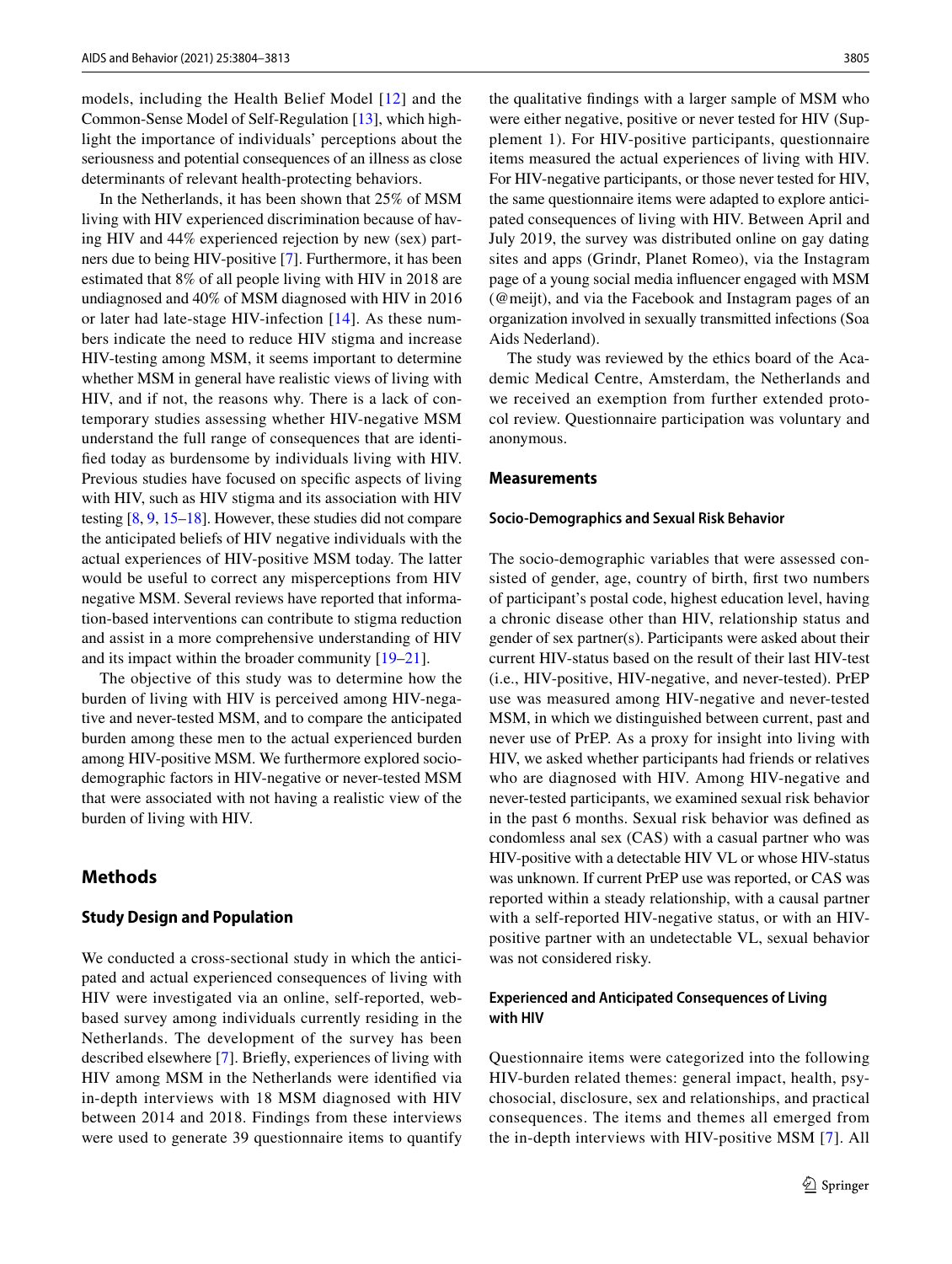developed items were measured on a 7-point Likert scale in which 1 represented no/low burden or positive consequences and 7 high burden or negative consequences (Supplement 1). Items within themes were combined using the average Likert scale score if the Cronbach's alpha ( $\alpha$ ) for internal consistency was  $\geq 0.8$ .

*General impact* was evaluated by items on the general perceived severity of living with HIV, acceptance of being HIV-positive, and the change in quality of life due to HIV.

*Health-related consequences* were measured using questions on the burden of taking ART daily (4 items), ART side-effects (1 item) and hospital-visits (3 items). Additionally, three items explored perceptions on the physical consequences of HIV.

*Psychosocial consequences* were assessed by measuring the frequency of the following emotions or psychological states: pre-occupation with HIV, living more consciously, inferiority, loneliness, insecurity about the future, fear, sadness, unattractiveness, shame, stress, anger/frustration, relief and confidence. Furthermore, we explored changes in the bond with family/friends and fear of infecting family/friends/colleagues.

*Disclosure-related consequences* included questions on the level of burden when disclosing HIV status to family, friends, colleagues/work-related people, fellow students, new or existing steady partners, and new or existing casual sex partners. The level of burden when not disclosing HIV-positive status to members of social groups was measured separately. We also explored changes in disclosure-related burden over time.

*Sex and relationship related consequences* were assessed by asking to what extent participants agreed with the following statements (for steady partners and casual partners, separately): "*Having HIV results/resulted in*… (1) *decreased sexual well-being*; (2) *decreased sexual pleasure*; (3) *increased fear/stress around sex*; (4) *more freedom in condom use*; (5) *a wilder sex life*". The effect of HIV on relationship quality was explored among participants who reported being in a steady relationship. In addition, the survey assessed the level of trust in the  $U = U$  message, fear of sexually transmitting HIV, difficulty in finding a sex partner, and perceived chance or actual frequency of being left by a steady partner or being rejected by a casual sex partner due to their positive HIV status.

*Social and practical consequences* included the frequency of being discriminated against and getting fired or not hired. We also asked whether problems were expected to be encountered with mortgage providers, the healthcare system (pharmacy, health insurance, dentist and non-HIV health care providers), and traveling.

#### **Statistical Analysis**

Socio-demographic variables were compared between HIV-positive, HIV-negative and never-tested participants using Pearson's  $\chi^2$  test for categorical variables and rank sum test for continuous variables. For items on consequences of HIV, we generated dichotomous outcomes based on anticipating (for HIV-negative or never tested participants) or experiencing (for HIV-positive participants) low versus high burden. This distinction was determined from the median of the overall study population for each outcome, separately, in which response options equal to or higher than the median represented high burden and those lower than the median represented low burden. Analyzing dichotomized items was chosen over continuous items since the outcome variables were not normally distributed. Odds ratios (OR) and their 95% confdence intervals (95%CI) were estimated using logistic regression to compare the odds of anticipating high burden among HIV-negative and never-tested MSM versus the odds of experiencing high burden among HIV-positive MSM. Models were adjusted for age, being born in the Netherlands, residing in one of the four largest cities in the Netherlands, and having a steady partner, medical comorbidity, and HIV-positive friends/relatives. Here, we defne an adjusted OR  $(aOR) > 1$  as overestimation (i.e. more likely to anticipate high burden compared to burden experienced by HIV-positive participants) and an  $aOR < 1$  as underestimation (i.e. more likely to anticipate low burden compared to burden experienced by HIV-positive participants). Eight participants diagnosed in 2019 were excluded from the analyses, as interviews suggested that experiences during the frst few months post diagnosis strongly difer from experiences thereafter [\[7\]](#page-9-4).

Since over- and underestimation could be modifed by other factors than HIV-status alone, we performed *posthoc* analyses to identify specifc groups with specifc overor underestimation profles. We ran two separate models comparing HIV-negative and never-tested participants to HIV-positive participants while including (i) an interaction term with age as a continuous variable and HIV status, and (ii) an interaction term with having HIV-positive friends/ relatives vs. not having HIV-positive friends/relatives (as a proxy for HIV insight) and HIV status. These models were adjusted for the demographic characteristics listed above. Differences in OR were determined by a Wald  $\chi^2$ test of the interaction term. Stratum-specifc estimates were directly calculated from these models using the 'contrast' command for the interaction term between having HIV-positive friends/relatives vs not having HIV-positive friends/relatives and HIV status. All statistical analyses were carried out using Stata IC version 15.0.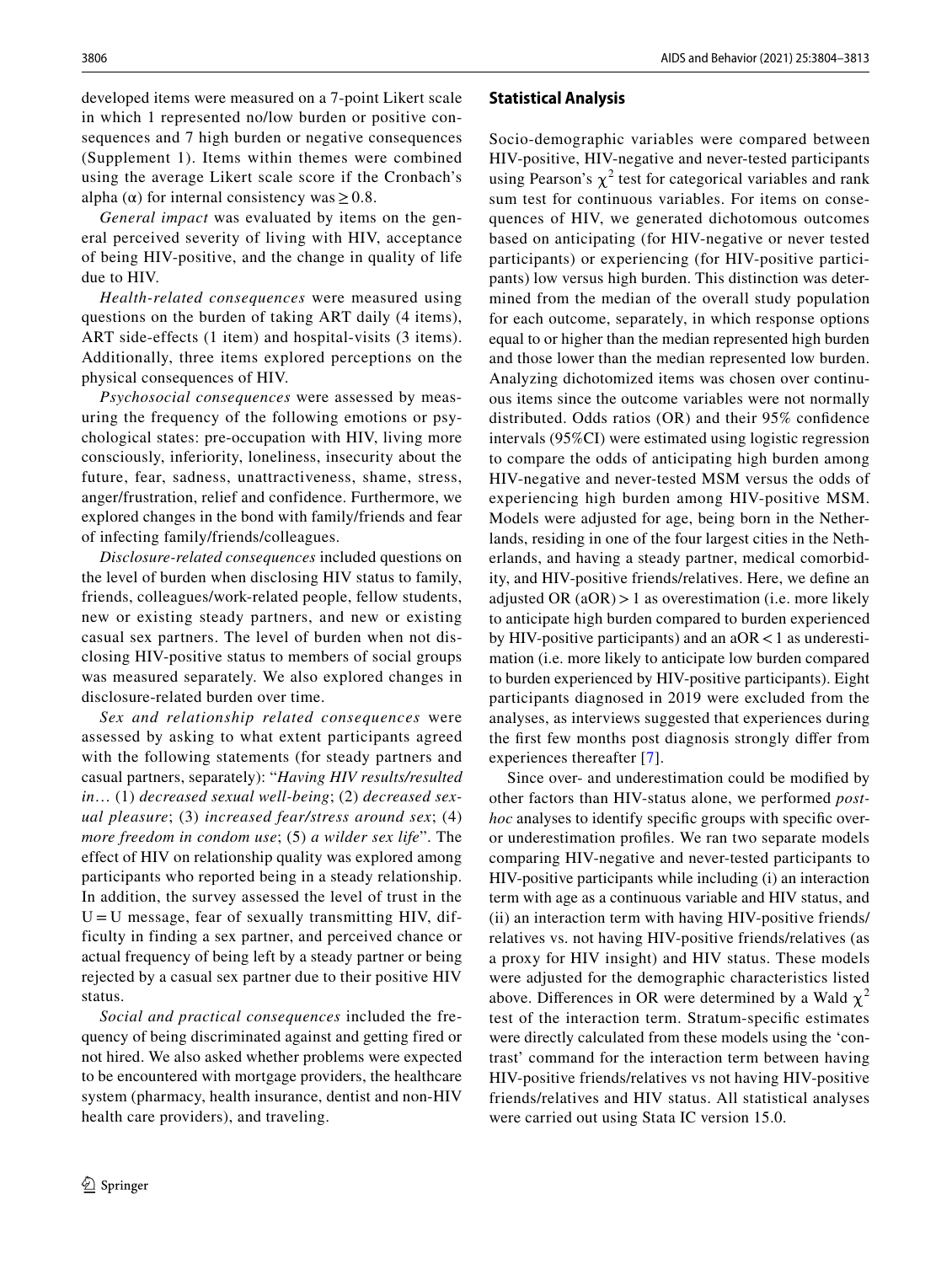## **Results**

A total of 2,608 individuals started the survey, of whom 1510 (58%) completed the questionnaire and were included in the analysis. Of these, 950 (63%) were HIVnegative, 438 (29%) were HIV-positive and diagnosed before 2019, and 122 (8%) were never tested for HIV. Median age of HIV-positive participants was significantly higher than that of HIV-negative and never-tested participants (Kruskal–Wallis  $H(2) = 89.91$ ,  $p < 0.001$ , Table [1\)](#page-4-0). HIV-positive participants more often had a medical comorbidity (Pearson  $\chi^2$  (2, N = 1,510) = 18.13,  $p < 0.001$ ) and HIV-positive acquaintances (Pearson  $\chi^2$  $(2, N = 1,510) = 119.12, p < 0.001$ ) than HIV-negative and never-tested participants. Never-tested participants less frequently reported living in a large urban area (Pearson  $\chi^2$  (2, N = 1,510) = 23.85, *p* < 0.001) and had a lower level of education (Pearson  $\chi^2$  (2, N = 1,510) = 31.18, *p* < 0.001) than HIV-positive and HIV-negative participants. Sexual risk behavior in the preceding 6 months was reported by 16% (154/950) of HIV-negative and 20% (24/122) of never-tested MSM, which was not statistically diferent  $(Pearson \chi^2 (1, N=1,072)=0.94, p=0.333)$ . One fifth of HIV-negative MSM (20%, 191/950) reported current PrEP use compared to none of the never-tested MSM (Pearson  $\chi^2$  (1, N = 1,072) = 32.97, *p* < 0.001). Almost all HIV-positive participants used ART (429/438, 98%) and reported an undetectable HIV viral load (VL) (430/438, 98%). Their

median time since HIV diagnosis was 8 [interquartile range  $(IQR) = 4-13$ ] years.

#### **General Impact**

In total, 95% (37/39) of items on the consequences of living with HIV were significantly overestimated by HIV-negative participants (Table [2\)](#page-5-0). Never-tested participants overestimated 85% (33/39) of the items. HIV-negative and nevertested participants were more likely to anticipate a deterioration in quality of life ( $aOR = 3.16$ ,  $95\%CI = 2.45-4.05$ ;  $aOR = 2.28$ ,  $95\%CI = 1.46 - 3.56$ ; respectively) and had a higher perceived severity of living with HIV ( $aOR = 6.41$ ,  $95\%CI = 4.94 - 8.33$ ;  $aOR = 6.64$ ,  $95\%CI = 3.88 - 11.36$ ; respectively) compared to actual experiences of HIV-positive participants. In addition, they were less likely to accept having HIV (aOR = 4.08; 95%CI = 3.16–5.25; aOR = 3.85,  $95\%CI = 2.38 - 6.22$ ; respectively) (Table [2;](#page-5-0) Supplement 2).

#### **Health‑Related Consequences**

HIV-positive participants reported low burden of healthrelated consequences, as most reported habituation to ART-taking (338/438, 79%) and frequent hospital visits (314/438, 72%) (*Supplement 2*). HIV-negative and never-tested participants, however, were more likely to expect not getting used to these aspects (HIV-negative MSM: respectively,  $aOR = 5.60$ ,  $95\%CI = 4.33 - 7.24$ ;  $aOR = 5.33$ ,  $95\%CI = 4.12-6.89$ ; never-tested participants:

<span id="page-4-0"></span>**Table 1** Socio-demographics of HIV-positive, HIV-negative and never-tested MSM in the Netherlands who completed the online survey between April-July 2019

|                                                         | HIV-positive<br>$(N = 438)$ |           | HIV negative<br>$(N = 950)$ |             | Never tested<br>$(N = 122)$ |             | $\chi^{2a}$ | $p$ -value |
|---------------------------------------------------------|-----------------------------|-----------|-----------------------------|-------------|-----------------------------|-------------|-------------|------------|
|                                                         | N                           | %         | N                           | $\%$        | $\mathbf n$                 | %           |             |            |
| Socio-demographics                                      |                             |           |                             |             |                             |             |             |            |
| Age, median [IOR]                                       | 51                          | $(41-57)$ | 43                          | $(30 - 55)$ | 37                          | $(22 - 51)$ | $89.91^a$   | < 0.001    |
| Born in the Netherlands                                 | 384                         | 88%       | 843                         | 89%         | 115                         | 94%         | 4.24        | 0.120      |
| Resides in a large urban area <sup>b</sup>              | 154                         | 35%       | 342                         | 36%         | 17                          | 14%         | 23.85       | < 0.001    |
| Obtained college degree or higher                       | 246                         | 56%       | 610                         | 64%         | 48                          | 39%         | 31.18       | < 0.001    |
| In a steady relationship                                | 231                         | 53%       | 445                         | 47%         | 50                          | 41%         | 6.85        | 0.032      |
| Medical comorbidity other than HIV                      | 108                         | 25%       | 150                         | 16%         | 16                          | 13%         | 18.13       | < 0.001    |
| Having HIV-positive relatives/friends                   | 319                         | 73%       | 521                         | 55%         | 23                          | 19%         | 119.12      | < 0.001    |
| Sexual risk behavior in preceding 6 months <sup>c</sup> | <b>NA</b>                   | <b>NA</b> | 154                         | 16%         | 24                          | 20%         | 0.94        | 0.333      |
| Current PrEP use                                        | NA                          | <b>NA</b> | 191                         | 20%         | $\theta$                    | $0\%$       | 32.97       | < 0.001    |

a Unless stated otherwise: diferences for continuous variables (age) were compared with the Kruskal–Wallis rank sum test (Kruskal–Wallis *H*). All tests had two degrees of freedom, except for sexual risk behavior and current PrEP use

b Urban area includes Amsterdam, Rotterdam, the Hague and Utrecht

c Sexual risk behavior was defned as having condomless anal sex with a casual partner who was HIV-positive with a detectable HIV viral load (VL) or a partner of unknown HIV status. Sexual behavior was not considered risky if current PrEP use was reported or if condomless sex was reported in a steady relationship, with a self-reported HIV-negative casual partner, or with an HIV-positive partner with an undetectable VL

*HIV*human immunodefciency virus; *IQR* interquartile range; *PrEP* pre-exposure prophylaxis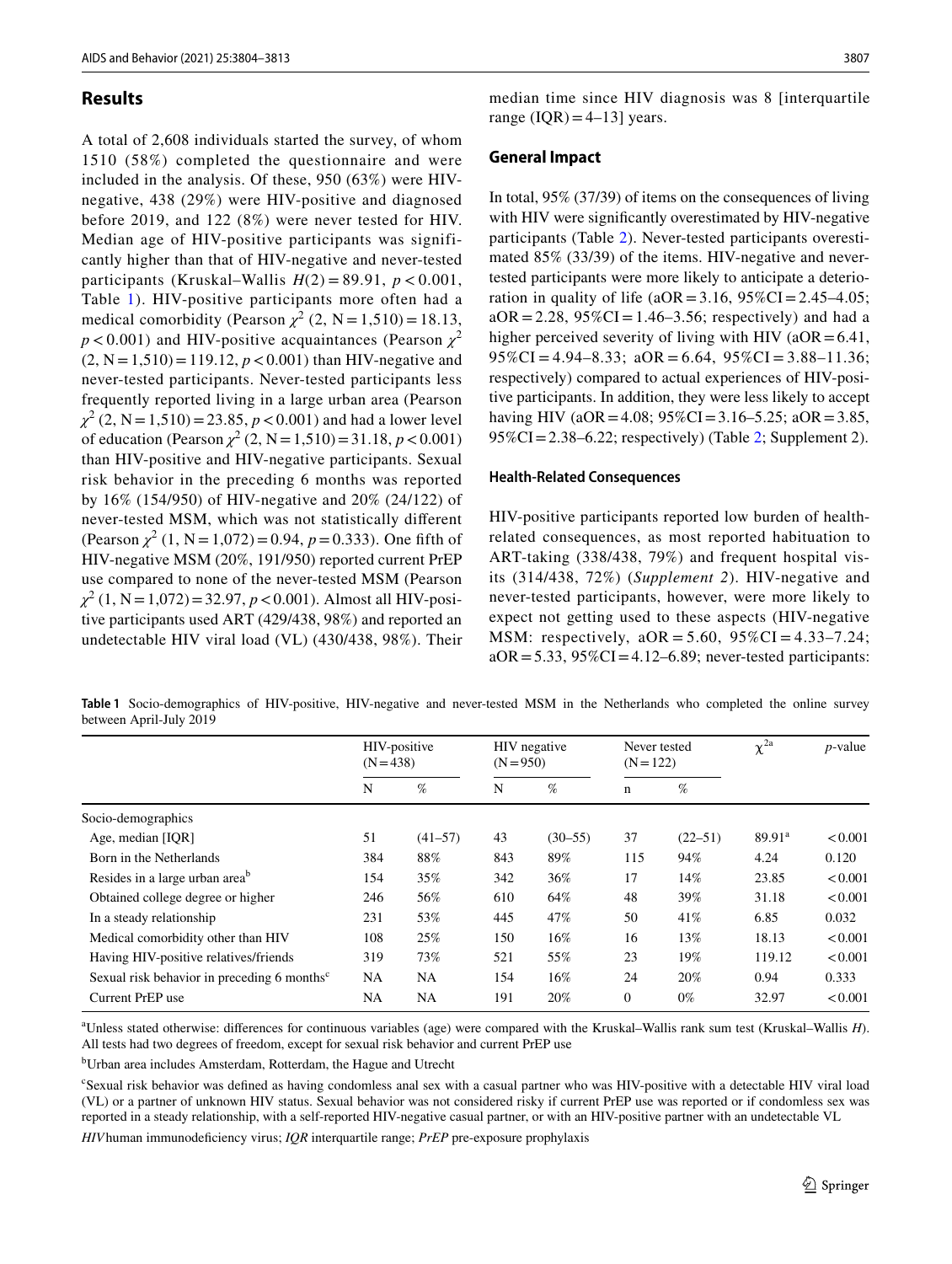<span id="page-5-0"></span>**Table 2** Anticipated burden of living with HIV of HIV-negative MSM (n=950) and never-tested MSM (n=122) compared to the experienced burden of HIV-positive MSM  $(N=438)$ 

|                                                                         | HIV-positive<br>$(N=438)$ | HIV-negative $(N=950)$      |            | Never-tested $(N = 122)$                      |            |  |
|-------------------------------------------------------------------------|---------------------------|-----------------------------|------------|-----------------------------------------------|------------|--|
|                                                                         | ref                       | aOR (95% CI) <sup>a,b</sup> | $p$ -value | aOR (95% CI) <sup>a,b</sup>                   | $p$ -value |  |
| General impact                                                          |                           |                             |            |                                               |            |  |
| Quality of life since HIV diagnosis                                     | $1$ (ref)                 | $3.16(2.45-4.05)$           | < 0.001    | $2.28(1.46-3.56)$                             | 0.001      |  |
| Perceived severity of having HIV                                        | $1$ (ref)                 | $6.41(4.94 - 8.33)$         | < 0.001    | $6.64(3.88 - 11.36)$                          | < 0.001    |  |
| Acceptance of having HIV                                                | $1$ (ref)                 | $4.08(3.16 - 5.25)$         | < 0.001    | $3.85(2.38 - 6.22)$                           | < 0.001    |  |
| Health-related consequences                                             |                           |                             |            |                                               |            |  |
| Burdensome side effects of ART <sup>c</sup>                             | $1$ (ref)                 | $0.64(0.47-0.89)$           | 0.007      | $0.52(0.32 - 0.85)$                           | 0.008      |  |
| Integrating ART in daily routined                                       | $1$ (ref)                 | $3.72(2.88 - 4.81)$         | < 0.001    | $3.32(2.12 - 5.19)$                           | < 0.001    |  |
| Remembering taking ART daily <sup>d</sup>                               | $1$ (ref)                 | $3.27(2.55 - 4.20)$         | < 0.001    | $2.84(1.81-4.45)$                             | < 0.001    |  |
| Taking ART in presence of others <sup>d</sup>                           | $1$ (ref)                 | $1.90(1.49 - 2.42)$         | < 0.001    | $1.47(0.94 - 2.26)$                           | 0.096      |  |
| Habituation of ART taking <sup>d</sup>                                  | $1$ (ref)                 | $5.60(4.33 - 7.24)$         | < 0.001    | $5.98(3.53 - 10.09)$                          | < 0.001    |  |
| Fear for hospital visits                                                | $1$ (ref)                 | $2.02(1.59-2.57)$           | < 0.001    | $2.58(1.63 - 4.08)$                           | < 0.001    |  |
| Comfort in hospital visits                                              | $1$ (ref)                 | $0.35(0.27-0.46)$           | < 0.001    | $0.22(0.14 - 0.35)$                           | < 0.001    |  |
| Habituation to frequent hospital visits                                 | $1$ (ref)                 | $5.33(4.12 - 6.89)$         | < 0.001    | $5.30(3.25 - 8.64)$                           | < 0.001    |  |
| Being more vulnerable to diseases                                       | $1$ (ref)                 | $4.85(3.76 - 6.26)$         | < 0.001    | $5.22(3.22 - 8.46)$                           | < 0.001    |  |
| Having shortened life expectancy                                        | $1$ (ref)                 | $2.22(1.75-2.83)$           | < 0.001    | $3.35(2.12 - 5.29)$                           | < 0.001    |  |
| Having increased health awareness                                       | $1$ (ref)                 | $1.04(0.81-1.34)$           | 0.762      | $0.81(0.52 - 1.26)$                           | 0.343      |  |
| Psychosocial consequences                                               |                           |                             |            |                                               |            |  |
| Emotional burden <sup>e</sup>                                           | $1$ (ref)                 | $4.43(3.39 - 5.79)$         | < 0.001    | $4.08(2.55-6.51)$                             | < 0.001    |  |
| Being preoccupied with HIV                                              | $1$ (ref)                 | $7.75(5.92 - 10.15)$        | < 0.001    | $9.49(5.49 - 16.41)$                          | < 0.001    |  |
| Bond with family/friends                                                | $1$ (ref)                 | $1.95(1.46-2.61)$           | < 0.001    | $1.22(0.72 - 2.08)$                           | 0.462      |  |
| Fear of infecting family/friends/colleagues                             | $1$ (ref)                 | $3.57(2.77 - 4.62)$         | < 0.001    | $4.73(2.86 - 7.83)$                           | < 0.001    |  |
| Burden of disclosure                                                    |                           |                             |            |                                               |            |  |
| Burden of disclosure <sup>f</sup>                                       | $1$ (ref)                 | $1.46(1.14-1.86)$           | 0.003      | $1.77(1.11-2.84)$                             | 0.017      |  |
| Burden of non-disclosure <sup>g</sup>                                   | $1$ (ref)                 | $1.95(1.52 - 2.52)$         | < 0.001    | $2.04(1.30-3.22)$                             | 0.002      |  |
| Disclosure gets easier over time                                        | $1$ (ref)                 | $2.11(1.62 - 2.75)$         | < 0.001    | $1.63(1.00-2.66)$                             | 0.051      |  |
| Relationship and sex-related consequences                               |                           |                             |            |                                               |            |  |
| Difficulty getting SPh                                                  | $1$ (ref)                 | $1.43(1.02 - 2.02)$         | 0.036      | $1.74(1.05-2.90)$                             | 0.031      |  |
| Quality of steady relationship <sup>i</sup>                             | $1$ (ref)                 | $4.29(2.90-6.35)$           | < 0.001    | $2.93(1.49 - 5.75)$                           | 0.002      |  |
| Decreased sexual well-being with SPi                                    | $1$ (ref)                 | $2.41(1.71 - 3.40)$         | < 0.001    | $2.44(1.21-4.92)$                             | 0.012      |  |
| Decreased sexual well-being with CPJ                                    | $1$ (ref)                 | $6.12(4.63 - 8.10)$         | < 0.001    | 5.98 (3.58-9.98)                              | < 0.001    |  |
| Decreased sexual pleasure with SPi                                      | $1$ (ref)                 | $2.85(2.01-4.04)$           | < 0.001    | $3.01(1.53 - 5.93)$                           | 0.001      |  |
| Decreased sexual pleasure with CP <sup>j</sup>                          | $1$ (ref)                 | $5.71(4.28 - 7.61)$         | < 0.001    | $4.64(2.85 - 7.56)$                           | < 0.001    |  |
| Increased fear/stress during sex with SPi                               | $1$ (ref)                 | $4.47(3.10-6.43)$           | < 0.001    | $5.55(2.69 - 11.45)$                          | < 0.001    |  |
| Increased fear/stress during sex with CPJ                               | $1$ (ref)                 | $5.99(4.39 - 8.16)$         | < 0.001    | $4.98(2.88 - 8.60)$                           | < 0.001    |  |
| Easier finding new CP                                                   | $1$ (ref)                 | $0.63(0.49-0.82)$           | 0.001      | $0.66(0.42 - 1.03)$                           | 0.067      |  |
| Being left by SP                                                        | $1$ (ref)                 | 116.02 (67.52-199.35)       | < 0.001    | 222.25 (96.91-509.73)                         | $<\!0.001$ |  |
| Getting rejected by potential new (sex-) partner                        | $1$ (ref)                 | 25.35 (18.34-35.04)         | < 0.001    | 43.46 (20.36-92.79)                           | < 0.001    |  |
| Trusting $U = U$ message                                                | $1$ (ref)                 | $3.12(2.42 - 4.02)$         | < 0.001    | $6.33(3.85 - 10.40)$                          | < 0.001    |  |
| Fear of infecting someone during $sexk$                                 | $1$ (ref)                 | $7.88(5.88 - 10.55)$        | < 0.001    | $9.37(5.51 - 15.92)$                          | < 0.001    |  |
| Practical consequences                                                  |                           |                             |            |                                               |            |  |
|                                                                         |                           |                             |            |                                               |            |  |
| Frequency of discrimination                                             | $1$ (ref)                 | 41.88 (27.96-62.71)         | < 0.001    | 30.19 (16.92-53.87)<br>256.04 (115.43-567.93) | < 0.001    |  |
| Getting fired/not hired<br>Problems with healthcare system <sup>1</sup> | $1$ (ref)                 | 177.81 (101.97-310.07)      | < 0.001    |                                               | < 0.001    |  |
| Problems with mortgage                                                  | $1$ (ref)                 | $7.58(5.72 - 10.04)$        | < 0.001    | $7.85(4.87-12.64)$                            | < 0.001    |  |
|                                                                         | $1$ (ref)                 | $5.94(4.58 - 7.70)$         | < 0.001    | $6.45(4.02 - 10.36)$                          | < 0.001    |  |
| Problems/limitations when traveling                                     | $1$ (ref)                 | $4.31(3.33 - 5.56)$         | < 0.001    | $4.92(3.12 - 7.77)$                           | < 0.001    |  |

<sup>a</sup>Odds ratios represent the odds of anticipating high burden among HIV-negative and never-tested MSM versus the odds of experiencing high burden among HIV-positive MSM. High burden are scores equal or higher than the median of the overall study population

<sup>b</sup>Odds ratios are adjusted for for the demographic variables age, being born in the Netherlands, residing in one of the four largest cities in the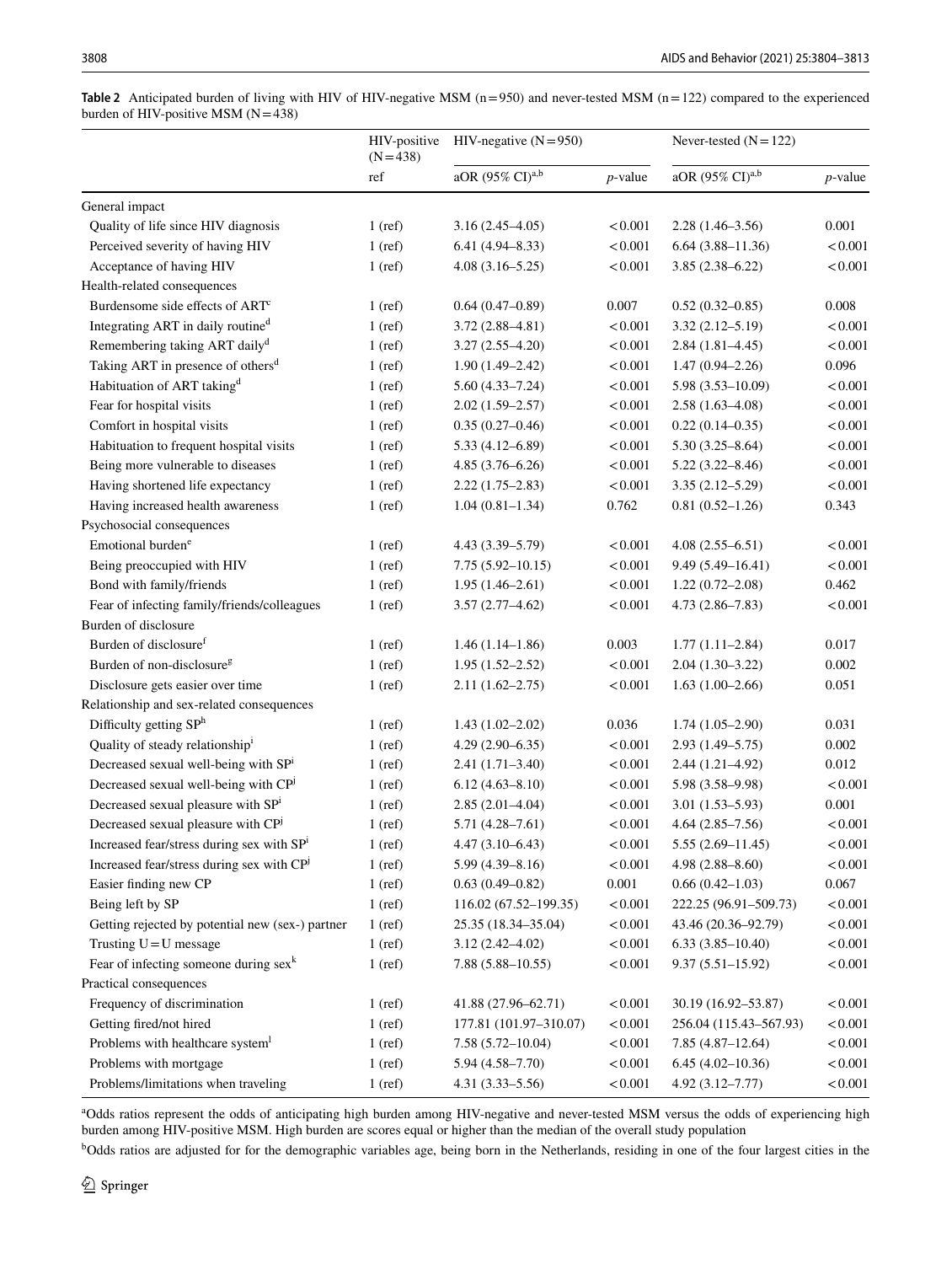#### **Table 2** (continued)

Netherlands, and having a steady partner, medical comorbidity, and HIV-positive friends/relatives

<sup>c</sup> for HIV-positive MSM among those who have experienced side-effects ( $n=212$ )

 $d$  for HIV-positive MSM among those who have ever taken ART (n=430)

emotions include feelings of inferiority, loneliness, insecurity about the future, fear, relief, depressive feelings, feeling less attractive, shame, stress and anger/frustration

<sup>f</sup>for HIV-positive MSM among those who disclosed their status to at least one of the following: family, friends, fellow students, colleagues, existing steady partner, new steady partner, existing casual partner, and/or new casual sex partner (n=418)

<sup>g</sup>for HIV-positive MSM among those who did not disclose their status to at least one of the following: family, friends, fellow students, colleagues, existing steady partner, new steady partner, existing casual partner, and/or new casual sex partner (n=388)

<sup>h</sup> for HIV-positive MSM among those who were not in a steady relationship ( $n=207$ )

<sup>i</sup>among those who were in a steady relationship (HIV-positive MSM,  $n=231$ ; HIV-negative MSM,  $n=445$ ; never-tested MSM,  $n=50$ )

<sup>j</sup> for HIV-positive MSM among those with a casual partner in the preceding 6 months ( $n=378$ )

k fear of infecting someone during sex includes fear of infecting casual and steady partners

l problems with healthcare system include problems with non-HIV health care providers, health insurance, pharmacy and dentist

*HIV*human immunodefciency virus, *MSM*men who have sex with men, *ref*reference group, *aOR*adjusted odds ratio, *CI*Confdence Interval, *ART*antiretroviral therapy, *SP* steady partner, *CP*casual partner; *U*=*U*=undetectable is untransmittable

respectively,  $aOR = 5.98$ ,  $95\%CI = 3.53-10.09$ ;  $aOR = 5.30$ ,  $95\%CI = 3.25-8.64$  (Table [2\)](#page-5-0). Moreover, HIV-negative participants overestimated the burden of taking ART in presence of others ( $aOR = 1.90$ ,  $95\%CI = 1.49 - 2.42$ ). A small proportion of HIV-negative (10%, 95/950) and never-tested (12%, 15/122) participants anticipated that HIV would not change health awareness (Supplement 2), which did not differ from the actual experiences of HIV-positive participants (HIV-negative participants:  $aOR = 1.04$ ,  $95\%CI = 0.81-1.34$ ; never-tested participants:  $aOR = 0.81$ ,  $95\%CI = 0.52-1.26$ ; Table [2](#page-5-0)). The burden of ART side-effects was underestimated by both HIV-negative and never-tested participants (aOR =  $0.64$ ,  $95\%$ CI =  $0.47 - 0.89$ ; aOR =  $0.52$ ,  $95\%CI = 0.32 - 0.85$ ; respectively).

#### **Psychosocial Consequences**

All psychosocial consequences of living with HIV were overestimated by HIV-negative and never-tested participants in comparison to HIV-positive participants, with the exception of the impact of HIV on the bond with family/friends among never-tested participants ( $aOR = 1.22$ ,  $95\%CI = 0.72-2.08$ ). 18% (80/438) of HIV-positive participants reported to often experience emotional burden from HIV, while this was anticipated by 51% (488/950) of HIV-negative (aOR = 4.43, 95%CI=3.39–5.79) and 56% (68/122) never-tested participants (aOR = 4.08,  $95\%$ CI = 2.55–6.51). HIV-negative and never-tested participants were also more likely to expect being pre-occupied with HIV than was reported by HIVpositive participants ( $aOR = 7.75$ ,  $95\%CI = 5.92-10.15$ ;  $aOR = 9.49$ ,  $95\%CI = 5.49 - 16.41$ , respectively). Fear of infecting family, friends and colleagues was anticipated by 23% (215/950) of HIV-negative participants and 24% (29/122) of never-tested participants, which was higher than the experienced fear among HIV-positive participants  $(8\%, 36/438; aOR = 3.57, 95\% CI = 2.77 - 4.62; aOR = 4.73,$ 95%CI=2.86–7.83, respectively). HIV-negative participants more often expected HIV to negatively impact their bond with family/friends ( $aOR = 1.95$ ,  $95\%CI = 1.46-2.61$ ) than HIV-positive participants.

### **Burden of Disclosure**

The burden of disclosure and non-disclosure were both overestimated among HIV-negative participants ( $aOR = 1.46$ ,  $95\%CI = 1.14 - 1.86$ ;  $aOR = 1.95$ ,  $95\%CI = 1.52 - 2.52$ , respectively) and never-tested participants ( $aOR = 1.77$ ,  $95\%CI = 1.11 - 2.84$ ;  $aOR = 2.04$ ,  $95\%CI = 1.30 - 3.22$ , respectively) (Table [2\)](#page-5-0). However, never-tested participants expected that the difficulty of HIV-status disclosure would remain unchanged over time, which was in line with the experiences of HIV-positive participants (*Supplement 2*). HIV-negative MSM were, however, signifcantly more likely to expect that disclosure would become more difficult over time (aOR = 2.11,  $95\%$ CI = 1.62–2.75) (Supplement 2).

#### **Sex and Relationship Related Consequences**

HIV-negative and never-tested participants were more likely than HIV-positive participants to anticipate deteriorating quality of their relationship as a result of an HIV diagnosis (aOR = 4.29,  $95\%$ CI = 2.90–6.35; aOR = 2.93,  $95\%CI = 1.49 - 5.75$ , respectively). With regard to sex with steady partners, HIV-negative and never-tested participants more often expected a decrease in sexual pleasure (aOR = 2.85,  $95\%$ CI = 2.01–4.04; aOR = 3.01, 95%CI=1.53–5.93, respectively) and more often anticipated fear/stress during sex ( $aOR = 4.47$ ,  $95\%CI = 3.10 - 6.43$ ;  $aOR = 5.55$ ,  $95\%CI = 2.69 - 11.45$ . Both groups substantially overestimated the probability of being left by a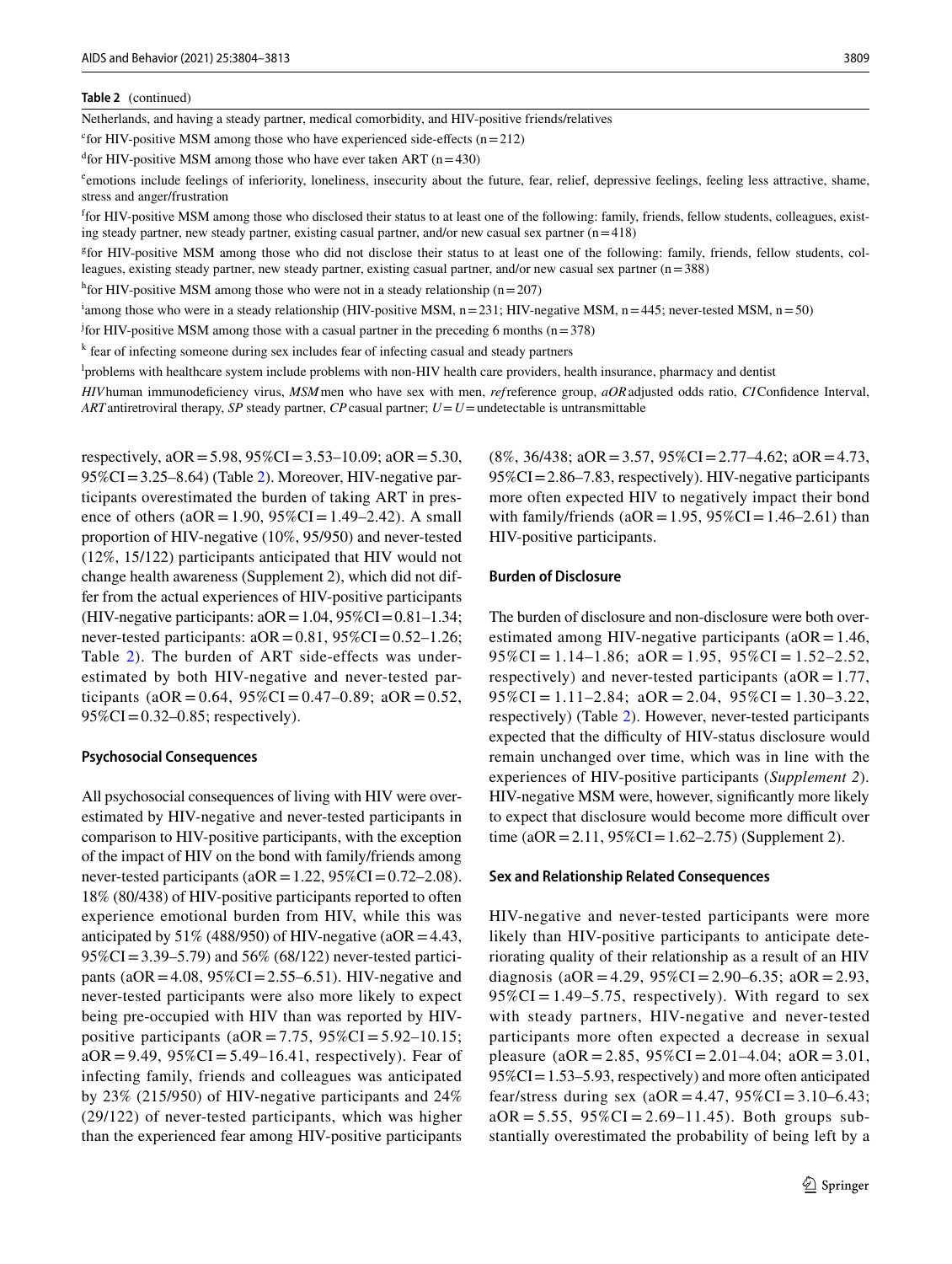steady partner (aOR = 116.02,  $95\%$ CI = 67.52–199.35;  $aOR = 222.25$ ,  $95\%CI = 96.91 - 509.73$ , respectively) and getting rejected by a potential new partner ( $aOR = 25.35$ , 95%CI=18.34–35.04; aOR=43.46, 95%CI=20.36–92.79, respectively). A high proportion of HIV-positive participants reported difficulties getting into a steady relationship due to living with HIV (41%, 85/207), which was expected to be even higher among HIV-negative and never-tested participants (aOR = 1.43,  $95\%$ CI = 1.02–2.02; aOR = 1.74,  $95\%CI = 1.05 - 2.90$ , respectively). Never-tested participants reported no diferently than HIV-positive participants about the ease of finding new sex partners ( $aOR = 0.66$ ,  $95\%CI = 0.42 - 1.03$ , while HIV-negative participants expected that it would be more difficult to find new sex partners compared to HIV-positive participants ( $aOR = 0.63$ ,  $95\%CI = 0.49 - 0.82$ .

Similarly, both HIV-negative and never-tested groups overestimated the negative effect of HIV on the perceived sexual well-being  $(aOR = 6.12, 95\% CI = 4.63-8.10;$  $aOR = 5.98$ ,  $95\%CI = 3.58 - 9.98$ , respectively), sexual pleasure  $(aOR = 5.71, 95\% CI = 4.28-7.61;$  $aOR = 4.64$ ,  $95\%CI = 2.85 - 7.56$ , respectively) and fear/ stress  $(aOR = 5.99, 95\%CI = 4.39-8.16; aOR = 4.98,$  $95\%CI = 2.88-8.60$ , respectively) when having sex with casual partners.

The majority of HIV-positive participants trusted the  $U = U$  message (71%, 309/438) and did not fear infecting sex partners (72%, 299/438) (Table [1\)](#page-4-0). Compared to HIVpositive participants, HIV-negative participants and nevertested participants were signifcantly more likely to fear infecting sex partners ( $aOR = 7.88$ ,  $95\%CI = 5.88 - 10.55$ ;  $aOR = 9.37$ ,  $95\%CI = 5.51 - 15.92$ , respectively) and distrust the U = U message (aOR = 3.12,  $95\%$ CI = 2.42–4.02;  $aOR = 6.33, 95\% CI = 3.85-10.40$ , respectively).

#### **Practical Consequences**

Situations related to HIV-stigma, such as expecting discrimination and getting fired or not hired, were overestimated to a large extent by both HIV-negative  $(aOR = 41.88, 95\% CI = 27.96 - 62.71; aOR = 177.81,$  $95\%CI = 101.97 - 310.07$ , respectively) and never-tested participants (aOR = 30.19, 95%CI = 16.92–53.87;  $aOR = 256.04$ ,  $95\%CI = 115.43 - 567.93$ , respectively) (Table [2\)](#page-5-0). Only a small proportion of HIV-positive participants reported frequent occurrence of these situations (3%, 12/438 and<1%, 2/438; respectively) (*Supplement 2*). Problems with mortgage, traveling or the health system were also reported to be rare among HIV-positive participants (9, 8, 4%; respectively) (Supplement 2), while HIV-negative participants and never-tested participants overestimated the occurrence of these events (Table [2\)](#page-5-0).

## **Expected HIV‑Related Burden and Interactions With Age and Having HIV‑Positive Friends/Relatives**

Among HIV-negative and never-tested participants, the degree of expected burden (i.e. aOR) of respectively 5 and 6 out of the 39 items difered according to age (Supplement 3). Items for which the degree of anticipated burden statistically increased with age among HIV-negative MSM included burden of disclosure over time (Wald  $\chi^2$  (1, 1,367) = 6.28,  $p = 0.012$ ), difficulty finding casual sex partners (Wald  $\chi^2(1, 1)$  $N=1,327$ )=9.87,  $p=0.002$ ), and difficulty with obtaining mortgage (Wald  $\chi^2$  (1, N = 1,388) = 23.90, *p* < 0.001). On the other hand, the degree of anticipating a decreasing quality of steady relationships (Wald  $\chi^2$  (1, N = 1,181) = 3.96,  $p = 0.047$ ) and distrust in the U = U message (Wald  $\chi^2$  (1,  $N = 1,388$ ) = 4.02,  $p = 0.045$ ) decreased with age among HIV-negative participants. Among never-tested participants, the degree of anticipated burden related to emotional aspects (Wald  $\chi^2$  (1, N = 560) = 7.93, *p* = 0.005), difficulty of disclosure over time (Wald  $\chi^2$  (1, N = 539) = 10.17,  $p=0.001$ ), difficulty finding casual sex partners (Wald  $\chi^2(1, 1)$  $N=499$ ) $=6.07, p=0.014$ ), getting fired or not hired (Wald  $\chi^2$  (1, N = 560) = 4.89, *p* = 0.027), problems with the health care system (Wald  $\chi^2$  (1, N = 560) = 5.83, *p* = 0.016) or with obtaining mortgage (Wald  $\chi^2$  (1, N = 560) = 15.34, *p* < 0.001) all increased with age.

The expected burden difered according to having HIVpositive friends/relatives in 4/39 items among HIV-negative participants and in 11/39 items among never-tested participants (Supplement 4). Among HIV-negative participants, the anticipated burden related to difficulty of disclosure over time (Wald  $\chi^2$  (1, N = 1,367) = 10.65, *p* = 0.001) and travel-related problems (Wald  $\chi^2$  (1, N = 1,388) = 5.35,  $p=0.021$ ) were higher among those with HIV-positive relatives or close friends, but the anticipated burden related to non-disclosure (Wald  $\chi^2$  (1, N = 1,337) = 4.17,  $p = 0.041$ ) and getting rejected by a new sex partner (Wald  $\chi^2$  (1,  $N=1,388$ ) = 9.29,  $p=0.004$ ) was higher among those without HIV-positive acquaintances. Surprisingly, among nevertested participants, having HIV-positive relatives or close friends only increased anticipated burden of certain items. For instance, it was associated with not becoming habituated to ART taking (Wald  $\chi^2$  (1, N = 551) = 3.90, *p* = 0.048), fear for hospital visits (Wald  $\chi^2$  (1, N = 560) = 4.23, *p* = 0.040), not becoming habituated to frequent hospital visits (Wald  $\chi^2$  (1, N = 560) = 6.09, *p* = 0.014), general emotional burden (Wald  $\chi^2$  (1, N = 560) = 6.19, *p* = 0.013), difficulty of disclosure over time (Wald  $\chi^2$  (1, N=539)=5.51, *p*=0.019), decreasing sexual pleasure with casual partners (Wald  $\chi^2$  $(1, N = 499) = 5.32, p = 0.021$ , increased fear/stress during sex with casual partners (Wald  $\chi^2$  (1, N = 499) = 4.05,  $p = 0.044$ ), fear of sexual HIV transmission (Wald  $\chi^2$  (1,  $N = 539$ ) = 4.38,  $p = 0.036$ ), and problems with the health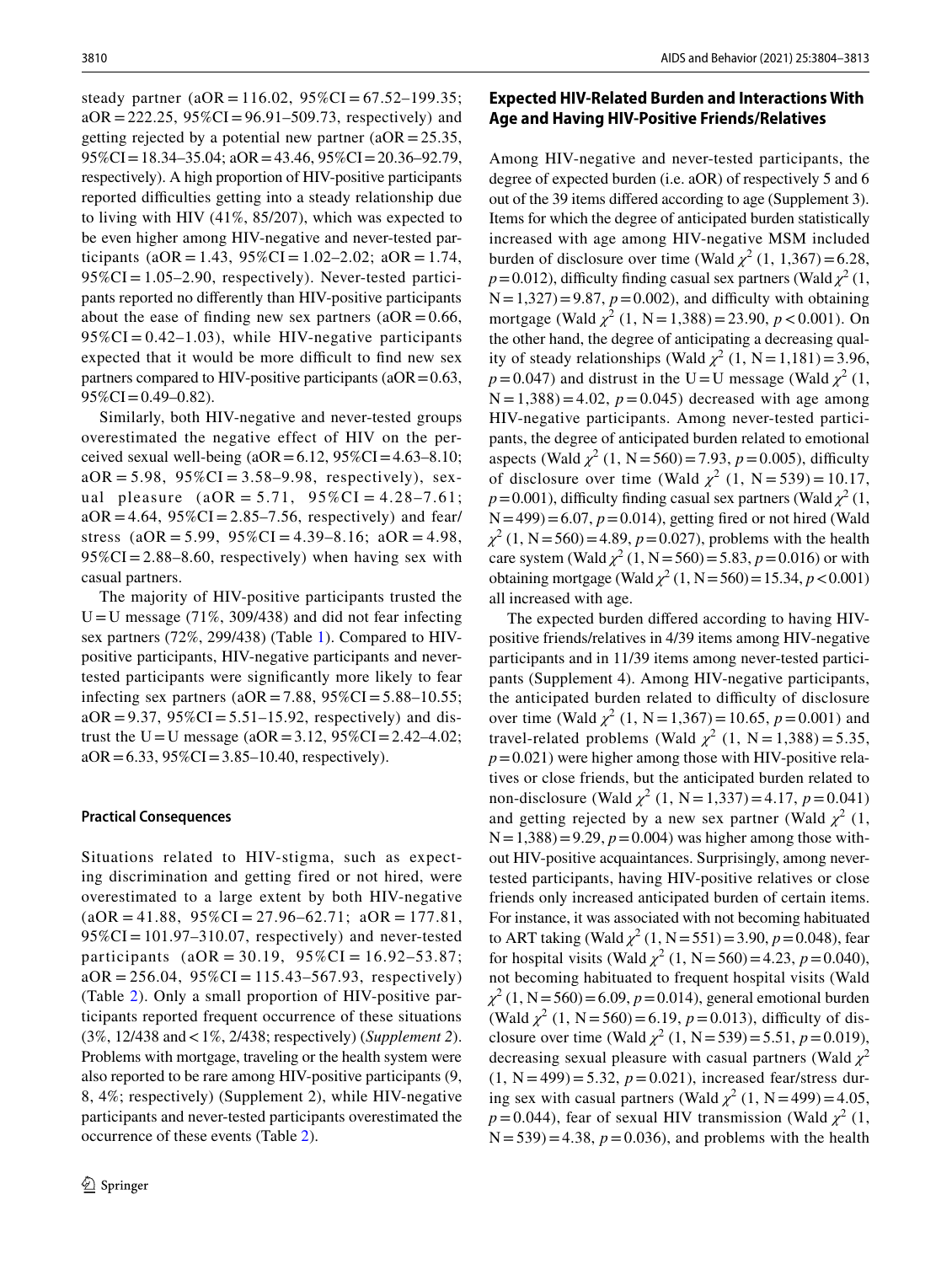care system (Wald  $\chi^2$  (1, N = 560) = 5.56, *p* = 0.018), obtaining mortgage (Wald  $\chi^2$  (1, N = 560) = 4.76, *p* = 0.029) and traveling (Wald  $\chi^2$  (1, N = 560) = 5.48, *p* = 0.019).

## **Discussion**

In this study, we explored which aspects of the burden of living with HIV are misperceived by HIV-negative and never-tested MSM in comparison to HIV-positive MSM. We found that both HIV-negative and never-tested MSM largely overestimate the consequences of living with HIV as a chronic illness, although the number of overestimated items was higher among HIV-negative MSM than among never-tested MSM. However, overestimation of some items in never-tested MSM was modifed with increasing age and having HIV-positive friends or relatives, whereas these distinct effects were not clearly present in HIV-negative MSM.

Our fndings of overestimation ft well with the general afective forecasting literature, which is described as the process of predicting future emotion states following emotional events, such as an HIV diagnosis [[22\]](#page-10-9). It has been demonstrated that there are several errors involved when people predict future feelings. The most prevalent error is impact bias, whereby people frequently overestimate the hypothetical emotional impact of negative events [\[22\]](#page-10-9). A major source of impact bias in response to negative events is failure to anticipate how much a person's coping capabilities will hasten their recovery. The current study was preceded by a qualitative study in which we examined the durability of experienced burden among MSM living with HIV [[7](#page-9-4)]. Results from that study showed that several aspects, such as the clinical management of infection, were initially experienced as burdensome, but were quickly habituated to. It is likely that MSM in our study did not anticipate developing such coping or habituation capabilities, resulting in a predominant overestimation of burden. The experiences of HIV-positive MSM on habituation to their new condition over time can be used in interventions to correct misperceptions on the anticipated burden of living with HIV and create more realistic views.

Correcting overestimation of burden can be useful to counteract stigmatization of individuals living with HIV. In our preceding qualitative study, we showed that approximately one-third of HIV-positive MSM experienced burden of living with HIV, which was mainly linked to interpersonal experiences, such as difficulties with disclosure [[7\]](#page-9-4). Others have also shown that individuals living with HIV frequently deal with HIV-related stigma, resulting in negative afective feelings, such as guilt and depression, and social consequences, such as isolation and discrimination [\[23–](#page-10-10)[26\]](#page-10-11). These efects might be exacerbated to a great extent by negative attitudes and fear from HIV-negative peers, as acceptance of an HIV diagnosis is highly dependent on acceptance of others [[3\]](#page-9-2). Negative attitudes among MSM likely result from existing stereotypes within the MSM community, which in itself has been identifed as a main factor driving HIV-related stigma [[15,](#page-10-5) [27](#page-10-12)]. Several interventions were found to be successful in reducing stigma attitudes among individuals and communities using information-based approaches, but were mostly targeted towards at-risk populations [[19–](#page-10-7)[21\]](#page-10-8). Correction of stereotypic perceptions and specifc misperceptions on the implications of living with HIV among MSM might therefore also be useful in stigma-reducing campaigns aiming to improve the quality of life of individuals living with HIV.

Besides driving stigmatization of individuals living with HIV, overestimating the implications of an HIVinfection might result in lower uptake of HIV-testing. This claim is substantiated by previous studies showing an association between anticipating negative consequences of HIV and less frequent testing for HIV [[8,](#page-9-5) [9](#page-9-6), [15–](#page-10-5)[18](#page-10-6)]. Individuals who perceive the consequences of HIV as more burdensome than in actuality might be more afraid of a potential positive HIV test result and therefore postpone or avoid HIV-testing. This efect might be reinforced by HIV-prevention messages implicitly stating that an HIVinfection should be avoided. In our sample, more than 10% never had an HIV test, even though about a ffth of this group had engaged in activities at-risk for HIV in the past 6 months. For some younger never-tested MSM, recent HIV-testing could be less relevant as they might have been less, or only recently became, sexually active and therefore might not yet have had a substantial reason for testing. Interestingly, our data suggest that among nevertested MSM, overestimation of especially health-care and stigma-related perceptions signifcantly increased with age or knowing others with HIV. Overestimation from this subgroup of MSM might be the result of outdated views on health-related and interpersonal consequences of living with HIV, such as perceptions regarding the negative impact of HIV diagnosis due to experiences dating from the pre-ART period. A recent qualitative study elaborated this concept, demonstrating that the images from the AIDS epidemic during the pre-ART period still impact older MSM today and is associated with late testing and late presentation in care [\[28](#page-10-13)]. In addition, we expected that having HIV-positive friends/relatives would have contributed to a more realistic view of the burden of HIV, which was clearly not the case for never-tested MSM. It could be that 'having acquaintances with HIV' by itself is not necessarily a proxy for HIV-related insight. If knowing persons with HIV does not involve discussion and exposure to their experiences, it might actually evoke a reaction of fear, rather than acquiring realistic views of burden. Older never-tested MSM might therefore beneft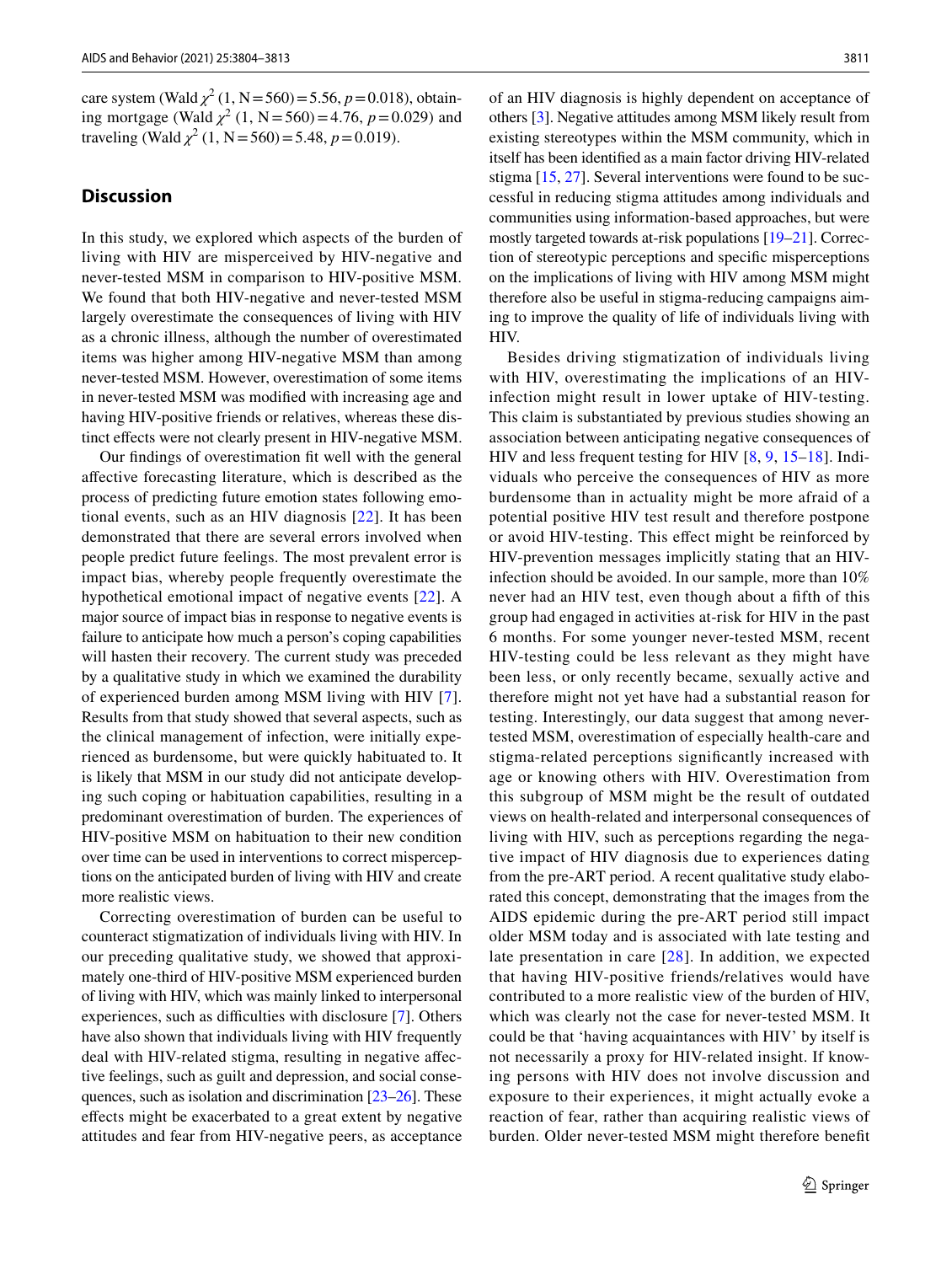from correction of misperceptions regarding the burden of living with HIV that might improve their testing uptake. Interventions using narrative evidence from those living with HIV or interventions that target affective forecasting might have a positive effect on HIV testing, as these strategies were found to be efective in changing behavior across several health domains [\[29,](#page-10-14) [30](#page-10-15)].

One last intriguing fnding in our analysis was the underestimation of burden due to side efects of ART among our HIV-negative and never-tested participants. This fnding suggests that perceptions regarding the ease of using current ART regimens have been well adopted by HIV-negative and never tested MSM. The implications of such an underestimation among HIV negative or never tested MSM need to be clarifed—it could be that perceptions among some of these individuals can lower the perceived severity of HIV and could therefore form the basis for lower motivation to protect oneself from HIV or to test for HIV. In such cases, efforts to correct underestimation of HIV-related burden must be formulated in a cautious way not to lead to an opposite efect of increasing stigma and testing avoidance.

A limitation of our study was its cross-sectional nature, which limited us from establishing causal inference between overestimation and HIV testing uptake. We recruited an online, convenience sample of respondents, and half did not complete the survey. This sample might therefore not be fully representative for the overall MSM population of the Netherlands or of other countries. Generalizing our results to other settings should therefore be done with caution. Furthermore, over- or underestimation was difficult to establish whenever an item was reported by almost all HIV-positive MSM as burdensome or not burdensome, respectively (as was the case for underestimation with the item "frequency of discrimination", for example). Furthermore, our risk defnition could be limited as we had no data on the use of PrEP during every CAS act, negotiated safety within steady relationships, or information on the validity of the perceived HIV status of casual partners.

In conclusion, our study illustrated that the consequences of living with HIV as a chronic illness are predominantly overestimated among HIV-negative and never tested MSM. The overestimation of almost all items suggests ongoing need for knowledge-based campaigns that correct misperceptions on the realities of living with HIV, which may have the potential to decrease stigmatization towards those living with HIV and might additionally reduce fear of negative consequences of an HIV diagnosis. The latter could be especially relevant for older never-tested MSM to improve their testing uptake, as they may have outdated views of the consequences of living with HIV.

**Supplementary Information** The online version contains supplementary material available at<https://doi.org/10.1007/s10461-021-03281-1>. **Acknowledgements** We thank all our participants for flling out the online survey. We further like to thank the following persons for their invaluable support to this study: Wim Zuilhof, Arjan van Bijnen, Tomas Derckx, Renee Finkenfügel, Ertan Ersan, Dominique Loomans, and Fred Verdult. Furthermore, we thank all of those who contributed to the H-TEAM (see Supplement 5).

**Author Contributions** HZ, WvB and UD contributed to study concept and design. HZ and WvB performed all data analyses. AB and UD supervised the data analysis. HZ and WvB wrote the frst draft of the report. All authors contributed to interpretation of the data and critically revised the manuscript and approved the fnal version for publication.

**Funding** This study was funded by the HIV Transmission Elimination Amsterdam Initiative (H-TEAM).

## **Declarations**

**Conflict of interest** A.B. reports grants from ANRS and grants from Sidaction, outside the submitted work. UD reports obtaining unrestricted research grants and speaker's fees from Gilead Sciences, paid to his institute (Public Health Service of Amsterdam). All other authors declare no competing interests.

**Ethics Approval** The study was reviewed by the ethics board of the Academic Medical Centre, Amsterdam, the Netherlands and we received an exemption from further extended protocol review. Questionnaire participation was voluntary and anonymous.

## **References**

- <span id="page-9-0"></span>1. UNAIDS. Global HIV & AIDS statistics - 2019 fact sheet. Available online at:<https://www.unaids.org/en/resources/fact-sheet>. Accessed 21 December 2021.
- <span id="page-9-1"></span>2. Stichting HIV Monitoring the Netherlands. Annual Report 2020. Available online at [www.hiv-monitoring.nl.](http://www.hiv-monitoring.nl)
- <span id="page-9-2"></span>3. Flowers P, Davis MM, Larkin M, Church S, Marriott C. Understanding the impact of HIV diagnosis amongst gay men in Scotland: an interpretative phenomenological analysis. Psychol Health. 2011;26(10):1378–91.
- 4. Moskowitz JT, Wrubel J, Hult JR, Maurer S, Acree M. Illness appraisals and depression in the frst year after HIV diagnosis. PLoS ONE. 2013;8(10):e78904.
- 5. Rai T, Bruton J, Day S, Ward H. From activism to secrecy: Contemporary experiences of living with HIV in London in people diagnosed from 1986 to 2014. Health Expect. 2018;21(6):1134–41.
- <span id="page-9-3"></span>6. Siegel K, Lekas HM. AIDS as a chronic illness: psychosocial implications. AIDS. 2002;16(Suppl 4):S69-76.
- <span id="page-9-4"></span>7. Van Bilsen WPH, Zimmermann HML, Boyd A, Davidovich U. Burden of living with HIV among men who have sex with men: a mixed-methods study. Lancet HIV. 2020;7(12):e835–84. [https://](https://doi.org/10.1016/S2352-3018(20)30197-1) [doi.org/10.1016/S2352-3018\(20\)30197-1](https://doi.org/10.1016/S2352-3018(20)30197-1).
- <span id="page-9-5"></span>Gamarel KE, Nelson KM, Stephenson R, Santiago Rivera OJ, Chiaramonte D, Miller RL, et al. Anticipated HIV stigma and delays in regular HIV testing behaviors among sexually-active young gay, bisexual, and other men who have sex with men and transgender women. AIDS Behav. 2018;22(2):522–30.
- <span id="page-9-6"></span>9. Golub SA, Gamarel KE. The impact of anticipated HIV stigma on delays in HIV testing behaviors: fndings from a community-based